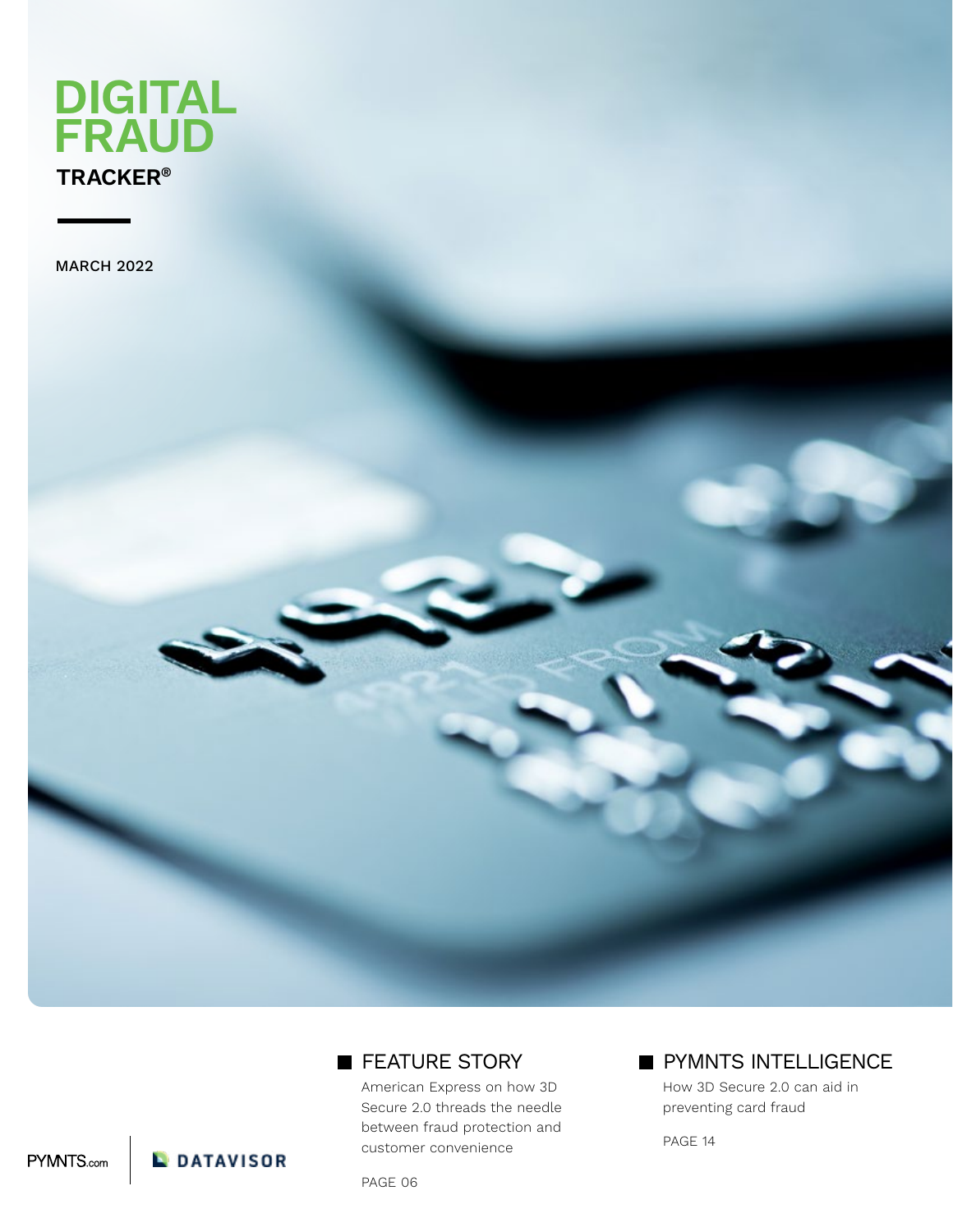

## TABLE OF **CONTENTS**



## $\circlearrowleft\mathcal{4}\;$  Editor's letter

10 Q&A



PYMNTS' Thought Leadership Team on recent digital fraud developments, including the implementation of 3D Secure 2.0

Insights from Yinglian Xie, CEO and cofounder at DataVisor, on the anticipated benefits and implications of 3D Secure 2.0



## $18$  NEWS AND TRENDS

The latest digital fraud headlines, including how two-thirds of companies have fallen victim to external fraud in the past 12 months and why the U.K.'s new fraud prevention rules may require additional customer authentication

FEBRUARY 2022 Digital Fraud Tracker®



**L** DATAVISOR

An interview with JJ Kieley, vice president of payment products at American Express, on how 3D Secure 2.0 improves on its predecessor when it comes to balancing fraud protection and seamlessness for customers



## PYMNTS INTELLIGENCE

An in-depth examination of how 3D Secure 2.0 works, what makes it superior to its first iteration and how the implementation of this security protocol can benefit banks and merchants



Information on PYMNTS.com and DataVisor

#### ACKNOWLEDGMENT

The Digital Fraud Tracker Tracker® was produced in collaboration with DataVisor, and PYMNTS is grateful for the company's support and insight. [PYMNTS.com](http://pymnts.com) retains full editorial control over the following findings, methodology and data analysis.



## 06 FEATURE STORY

#### Read the previous edition

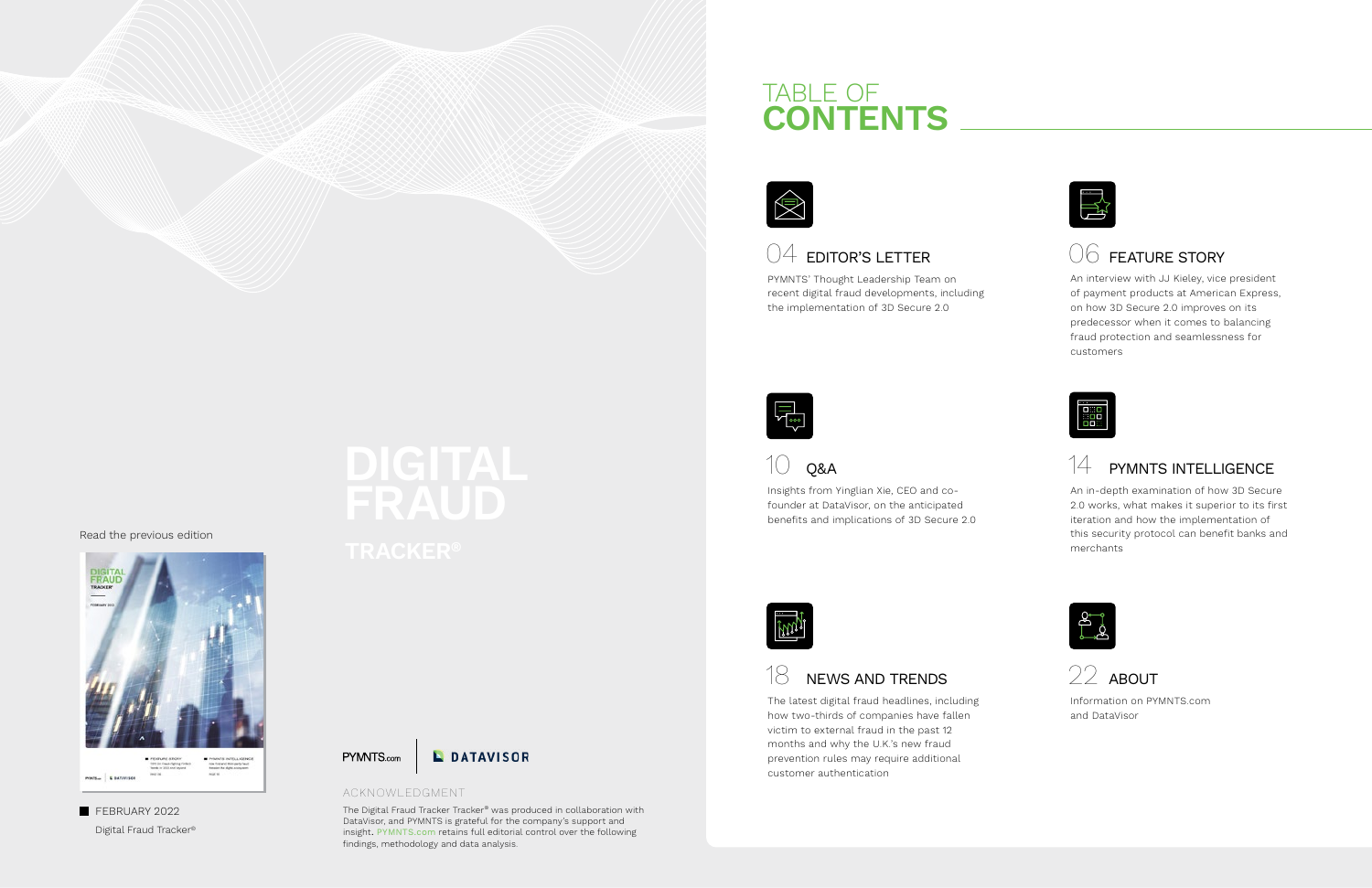Credit card fraud is a problem that affects banks, merchants, credit card providers and consumers alike, with fraudsters deploying a wide variety of tactics to drain customer accounts of funds and data. This type of fraud can be divided into two categories: card-present (CP) fraud, in which the bad actor has physical possession of the stolen card and is using it to make a purchase at the point of sale (POS), and card-not-present (CNP) fraud, in which the bad actor has credit card information but not the card itself and is using it for a digital purchase.

Card providers have developed several defenses against card fraud, including multifactor authentication (MFA), biometrics and behavioral analytics, but many of these methods have proven ineffective or will quickly become so when fraudsters find loopholes or workarounds. One promising step was the development of 3D Secure, an extra authentication layer to ensure that card users were who they said they were. This protocol faced criticism, however, due to its requirement for additional customer authentication that caused friction and cart abandonment.

Fixing these flaws is the primary goal of 3D Secure 2.0, which leverages authentication data, artificial intelligence (AI) and machine learning (ML) to review transactions made by payment cards. This additional layer is largely seamless to customers, but it can [reduce](https://usa.visa.com/content/dam/VCOM/global/visa-everywhere/documents/visa-3d-secure-2-program-infographic.pdf) credit card fraud by up to 40% while approving as much as 95% of transactions instantly without any needed inputs from the consumer.

Merchants feel the benefits as well in the form of reduced cart abandonment. Almost 70% of purchases are [abandoned](https://www.shopify.com/blog/shopping-cart-abandonment) before the finish line, largely due to frictions in the checkout process. Reducing these frictions through more seamless fraud detection programs such as 3D Secure 2.0 could go a long way toward reducing cart abandonment rates. The protocol also [enables](https://globalclient.visa.com/VisaSecure_CEMEA_CaseStudy) a collaborative data exchange among card issuers, merchants and banks, reducing overall dollars lost to fraud by up to 40%.

This edition of the Digital Fraud Tracker®, a PYMNTS and DataVisor collaboration, delves into the ways fraudsters stage credit card fraud both in person and online and the steps institutions have taken to try to curb this threat. It also examines how the implementation of 3D Secure 2.0 has improved fraud prevention protocols for banks, merchants, credit card providers and individual consumers while offering a more seamless experience for credit card users.

### **THOUGHT LEADERSHIP TEAM**

PYMNTS.com



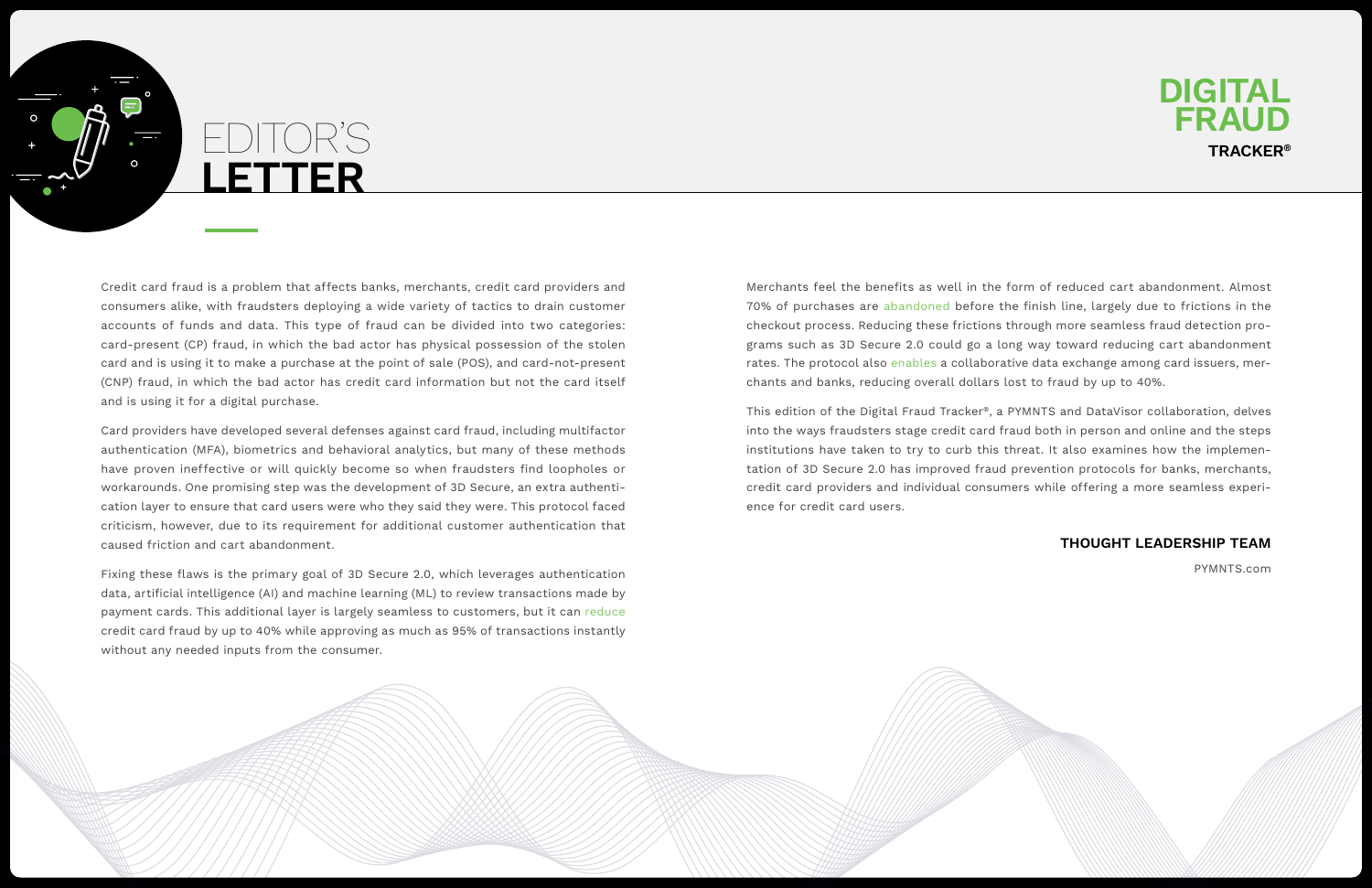## **CREDIT CARD FRAUD IS ENDEMIC IN THE U.S. AND ABROAD, AND BANKS AND PROVIDERS HAVE WORKED TIRELESSLY FOR DECADES TO MINIMIZE ITS IMPACTS.**

The rise of eCommerce has made this task only trickier as bad actors can now spoof thousands of credit cards at once and use them almost instantaneously.

The credit card industry thought it had a good handle on the problem with the introduction of 3D Secure in 1999. The protocol was leveraged by many card providers under various names: Visa Secure, Mastercard SecureCode and American Express SafeKey, among others. This system was effective at preventing fraud, but it inadvertently created issues with customer seamlessness, according to JJ Kieley, vice president of payment products at [American Express.](http://americanexpress.com/)

"The key thing that they were focusing on was an interoperable system, so that merchants and card issuers could use a standard protocol of sorts," Kieley said in a recent interview with PYMNTS. "What it focused on was authenticating a customer at checkout. Merchants would send information to the issuer through 3D Secure, and through that authentication, they can see whether or not there is a fraudster trying to use a compromised card or if it's actually the card member."

This authentication process was extremely time-consuming, leading to the development of 3D Secure 2.0 in 2016. Kieley offered PYMNTS an inside look into the drawbacks of the first iteration, what led issuers to reconsider their approaches and how 3D Secure 2.0 improves on the original version.

#### **THE DRAWBACKS OF 3D SECURE**

The original 3D Secure had a number of deficiencies, especially when it came to customer and merchant satisfaction. The authentication system was obtrusive and slow to process, and it also required additional active input from the customer to make transactions go through.

"You click a button saying 'checkout,' and then the merchant sends the transaction information to the issuer of that card," Kieley explained. "Then the issuer will decide whether or not we need to send some type of notification to the card user using the information we have with the

# American Express On How 3D Secure 2.0 Threads The Needle Between **Fraud Protection And Customer Convenience**

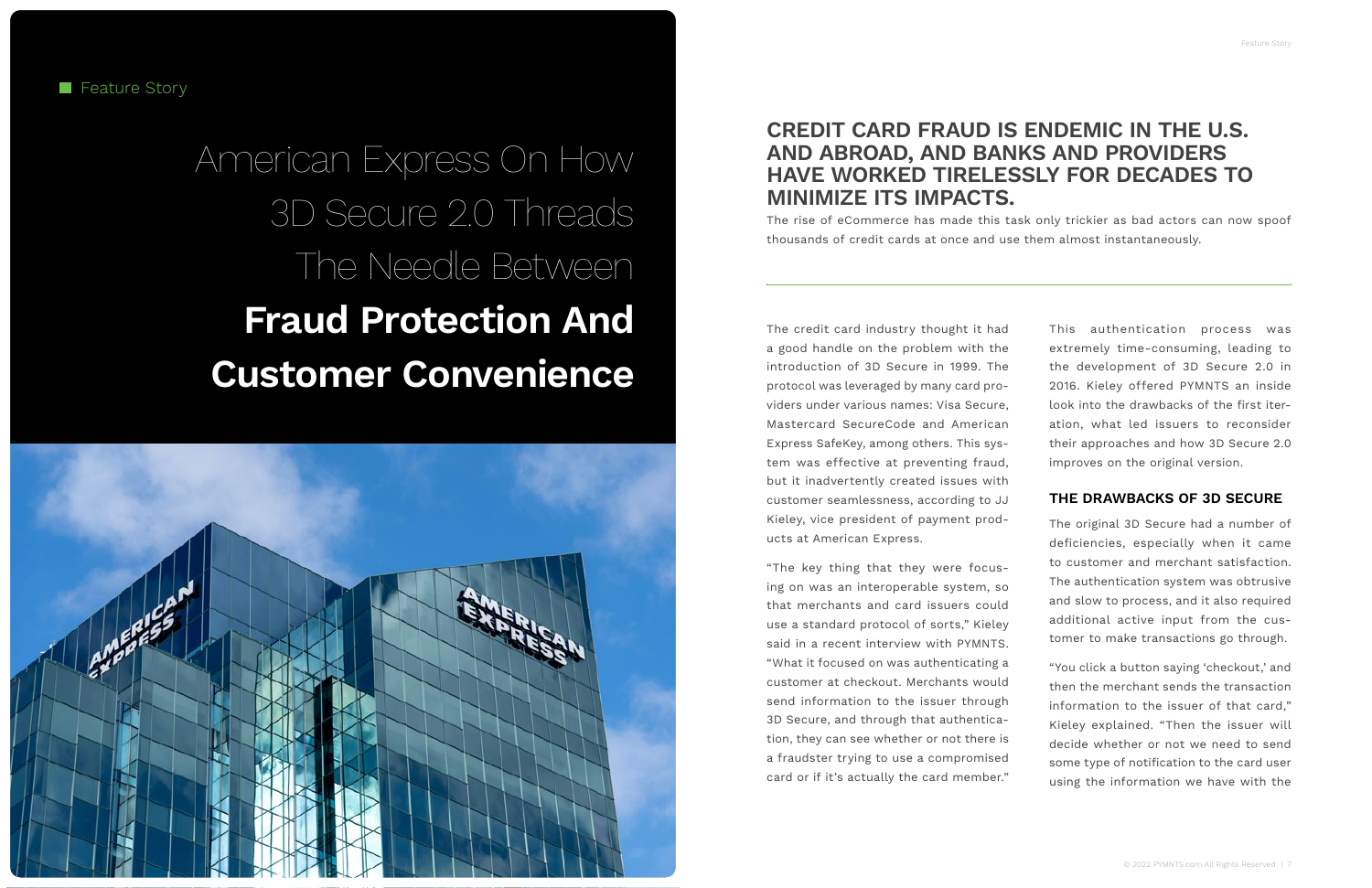card number, and then the customer will get a pop-up that'll say, 'American Express is trying to authenticate your transaction. Please enter the code that we just sent to your phone or email.'"

Customers on eCommerce websites frequently were annoyed with the obtrusiveness of this extra step, often abandoning transactions entirely rather than checking their email inboxes or phones for the extra codes. This, in turn, irritated merchants because they were losing otherwise surefire sales.

"Merchants knew it was an effective tool in preventing fraud, but they had to make the decision of whether to protect [them selves] against fraud or create friction that could lead to abandonment of trans actions," he said. "It really wasn't a great experience."

Card issuers took these complaints to heart when developing the new iteration of their authentication system, 3D Secure 2.0, which aims to improve customer experiences without compromising fraud detection.

#### **HOW 3D SECURE 2.0 IMPROVES UPON THE OLD**

Making customers' and merchants' expe riences more streamlined and convenient was a top priority when developing 3D Secure 2.0, Kieley explained. Instead of requiring an extra authentication step on the user's side, the new system leverages more data points to make a fraud determi nation behind the scenes.

"The reception on the consumer side has been very positive," Kieley said. "They thought that because of regulation, they [were] going to have to go through an authentication process like they experi enced with 3D Secure 1.0, but now they're getting a much better experience on it."

The new system's other major improvement is its flexibility. 3D Secure's first iteration worked only on web browsers, meaning that smartphone shoppers needed to nav igate a small, unoptimized authentication screen on their phones' internet apps. Now, the system can be implemented natively on eCommerce apps.

"The other benefit is that the experience that the customer goes through got a big step up," Kieley said. "3D Secure 1.0 only supported browser-based payments and browser-based pop-ups, so [it] really wasn't a great experience. [3D Secure] 2.0 supports both browser and native apps, which means lower friction and a better experience."

Fraud will continue to be a concern for card-based payments, especially as eCom merce usage grows during the pandemic. But with 3D Secure 2.0, card issuers, mer chants and consumers can all access a more secure shopping experience with minimal amount of friction.

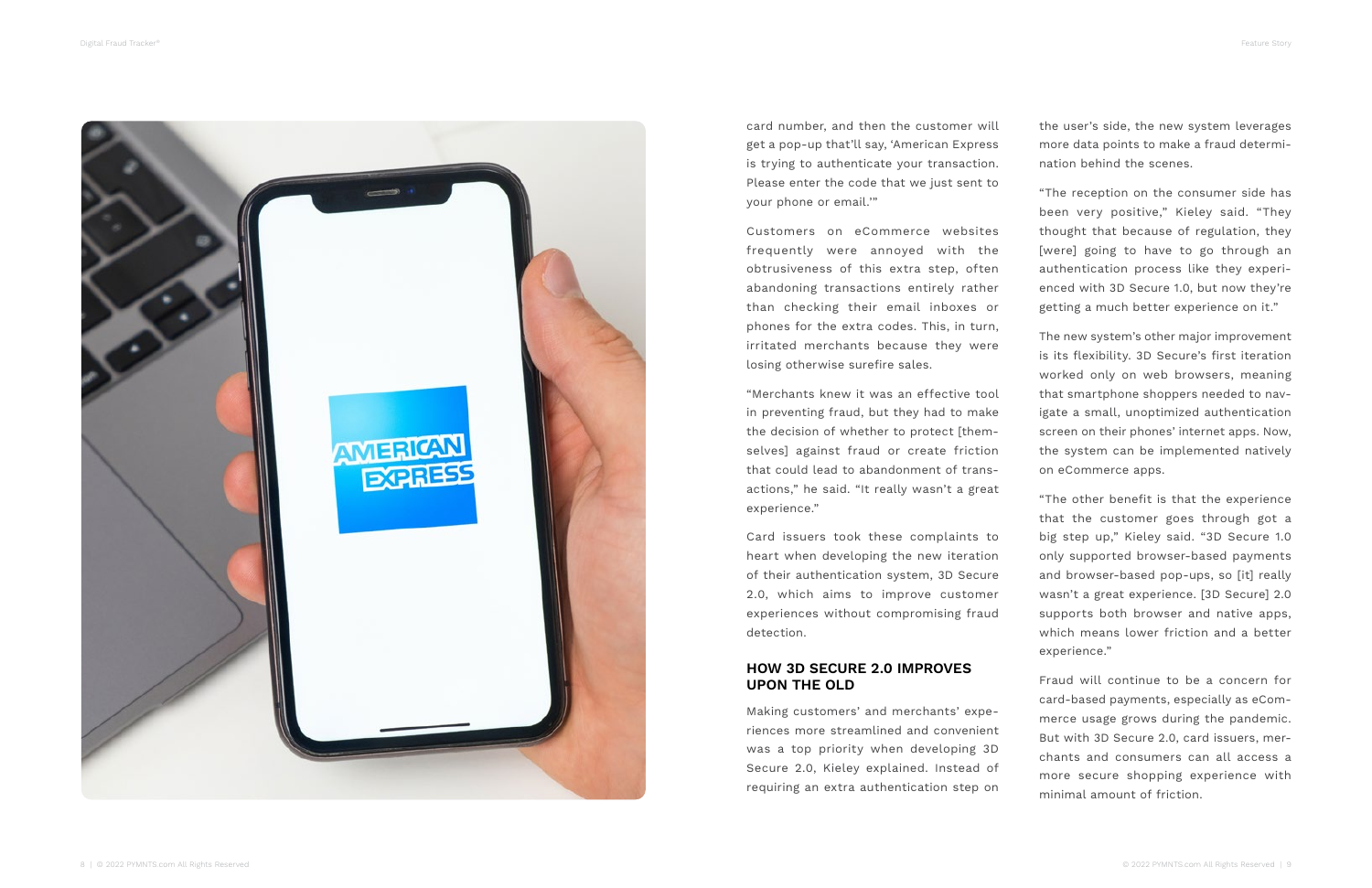#### **What are 3D Secure and 3D Secure 2.0? What were some concerns about 3D Secure, and how does 3D Secure 2.0 address those concerns?**

3D Secure 2.0 is a credit card security protocol designed to prevent the fraudulent use of credit card numbers. The '3D' stands for '3 Domain,' which consists of the card issuer's domain, the acquirer's domain and the interoperability domain. Collecting data from these three domains supports the authentication of cardholders during card-not-present transactions, [such as] all online transactions, over-the-phone payments [and so on].

The 3D Secure protocol is developed and managed by EMVCo, which is jointly owned by the major credit card brands Visa, Mastercard, American Express, Discover, UnionPay and JCB.

The first version of this protocol, 3D Secure, was first deployed 17 years ago — before the introduction of digital wallets, mobile payments and app-based shopping. The introduction of 2.0 is a new specification of the original protocol that will take into account new payment channels, advancements in digital security and a better user experience that will improve the speed and reliability of eCommerce authentication.

## **3D Secure 2.0 implementation is expected to help issuing banks and merchants customer authentication requirements. What are some of the benefits of 3D Secure**

**achieve compliance with Europe's revised Payment Services Directive and strong 2.0 to merchants, issuers and consumers?** 



**YINGLIAN XIE**  CEO and co-founder **L** DATAVISOR

> 3D Secure 2.0 offers a faster, simpler and smarter way to process and authenticate transactions. This, combined with mobile-first alignment, creates a better eCommerce experience for issuers, merchants and consumers.

> eCommerce authentication can be made with greater confidence when entities are allowed to share more contextual data surrounding each transaction. The more honest transactions approved, the more the issuer stands to gain through transaction fees from the merchant and potential interests from the consumer.

> Merchants experience higher cart abandonment when shoppers cannot seamlessly complete the checkout process. The other concern for merchants is too many hurdles for customers to jump through as merchants try to protect themselves from fraud. Both of these challenges are diluted with 3D Secure 2.0. A frictionless checkout experience is estimated to reduce checkout times by 85% and shopping cart abandonment by 70%, all while ensuring fraud risks are at a minimum.

> Consumers can gain more confidence in conducting transactions via mobile devices, thanks to a more streamlined experience and stronger security controls. Rather than keeping up with multiple passwords and the hassle of resetting forgotten passwords, users can be authenticated in other ways, such as temporary passwords. This eliminates the risk that a password might become compromised, which can lead to stolen consumer data.

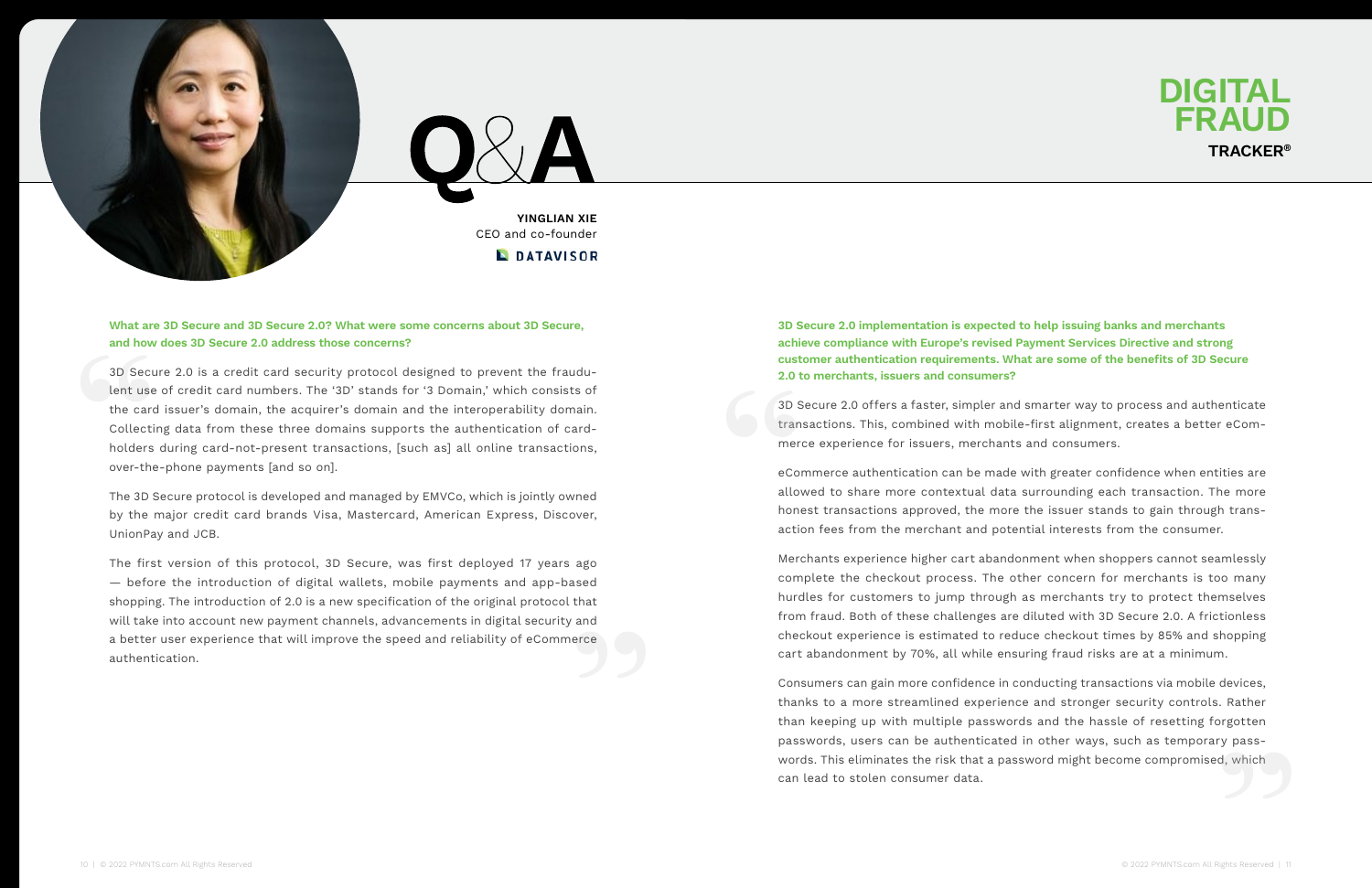#### **How does the 3D Secure 2.0 protocol insert itself into existing card payment processes? What parties are affected and how does information flow between them?**

Each transaction under the 3D Secure 2.0 protocol shares information between four entities: the cardholder, the 3D Secure server, the directory server and the issuing bank. More data can be collected, shared and compared during each transaction. This data includes information about the cardholder's browser or mobile device, their account history with a specific merchant and other details that are passed on to the issuing bank. Responses from the issuing bank are returned along the same route. The exceptions are challenge messages, which are sent directly to the cardholder from the issuing bank in the event a challenge is necessary.

#### **Here's how a transaction flows with 3D Secure 2.0:**

- 1. First, the cardholder enters their payment details.
- 2. Then, the merchant's 3D Secure server receives the data and packages for sending to the issuer for authentication.
- 3. The issuer's 3D Secure server assesses the data for fraud risk and may require the cardholder to verify their identity [with] a one-time password — typically only 5% of transactions.
- 4. Once a cardholder has been authenticated, the issuer sends the decision to the merchant.
- 5. Finally, the merchant authorizes or declines the transaction based on the decision from the issuer.

As this process highlights, contextual data is at the heart of 3D Secure 2.0. More information is used to make authentication decisions, which can reveal a transaction's potential fraud risk. Eliminating friction for good customers allows issuers, merchants and consumers to thrive.

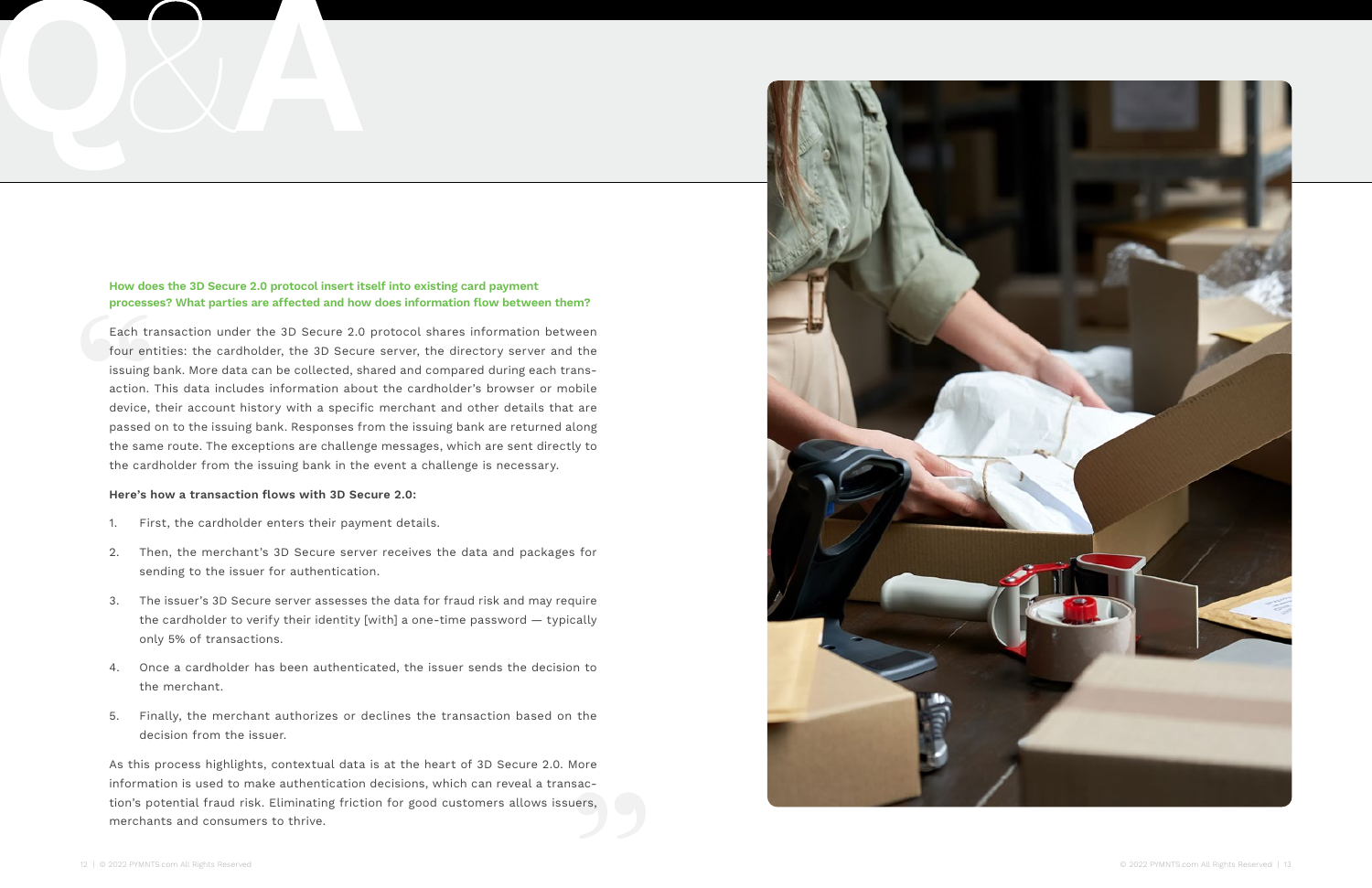redit card fraud is a pressing issue for consumers, merchants, banks and card providers, costing a total of \$32 billion in 2021 alone. This number is expected to swell to \$38.5 billion by 2027, primarily fueled by an incre providers, [costing](https://spendmenot.com/blog/credit-card-fraud-statistics/) a total of \$32 billion in 2021 alone. This number is expected to swell to \$38.5 billion by 2027, primarily fueled by an increased reliance on online shopping. Fraudsters perpetrating schemes online can conduct paycredit cards in person.

While merchants, banks and card providers have leveraged sundry techniques in an attempt to curb credit card fraud including MFA, biometrics and behavioral analytics — many of these methods have proven subpar or vulnerable to loopholes or workarounds, especially when used individually. Many card issuers deployed 3D Secure to prevent this fraud but ran into issues regarding customer convenience and seamlessness.

3D Secure has seen massive improvements since, however, with the introduction of the 3D Secure 2.0 protocol in 2016. In this month's PYMNTS Intelligence, PYMNTS explores how 3D Secure 2.0 works, what makes it superior to its first iteration and how implementing this security protocol can benefit banks and merchants.

# How 3D Secure 2.0 Can Help Merchants, Banks And Issuers **Put A Stop To Card Fraud**



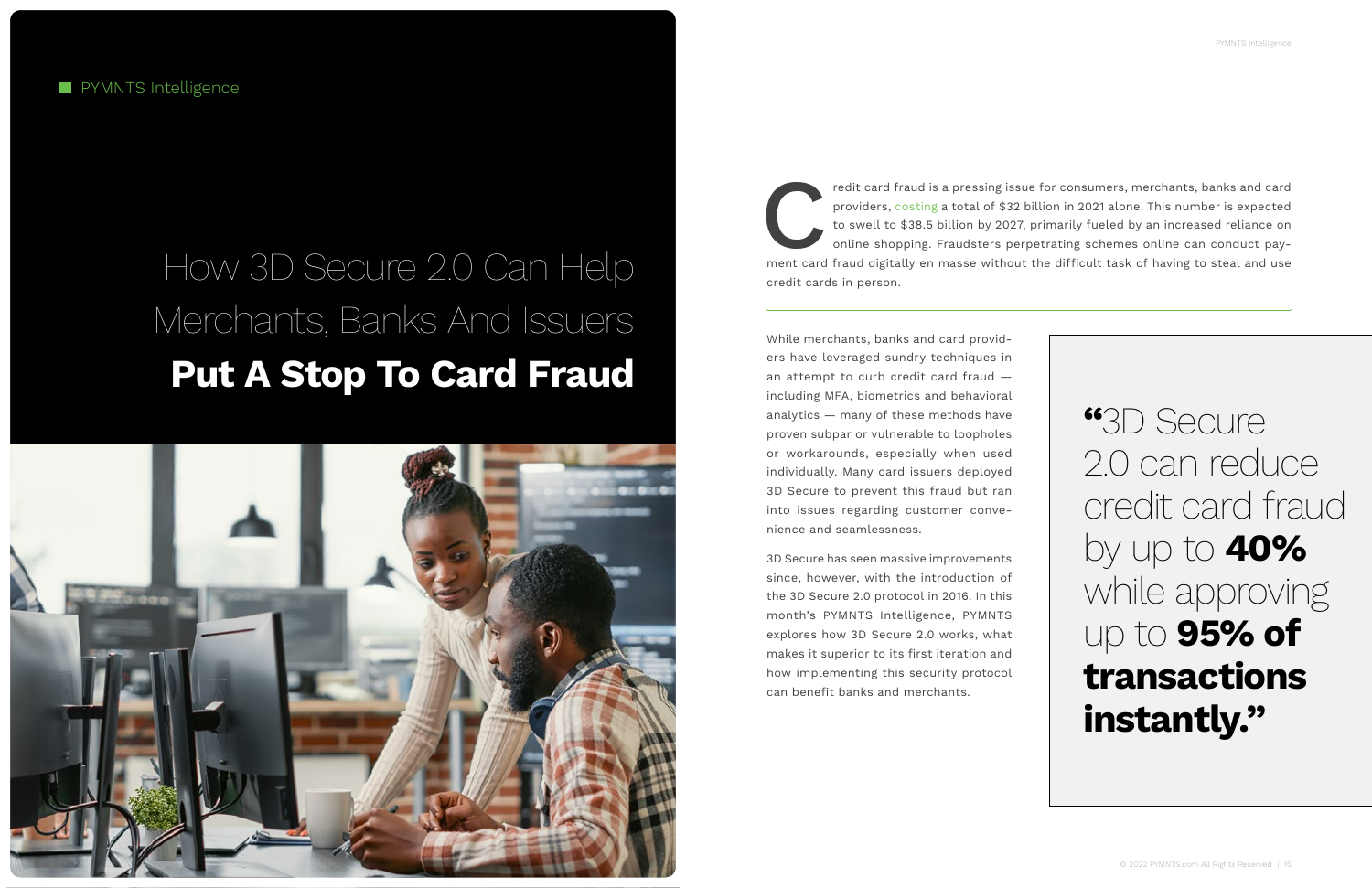#### **AN OVERVIEW OF 3D SECURE 2.0**

3D Secure 2.0 [adds](https://www.pymnts.com/news/security-and-risk/2018/omnichannel-bank-3d-secure/) a layer of protection for online purchases, leveraging authentication data, AI and ML to review transactions made by payment cards and then either allow them to proceed or flag them as suspicious. It does not rely on passwords or other knowledge-based authentication, thus preventing fraudsters from compromising customers' credentials. It also eliminates the need for an additional customer-facing security layer, meaning consumers are not forced to encounter authentication-related friction that could result in transaction abandonment. One [study](https://usa.visa.com/content/dam/VCOM/global/visa-everywhere/documents/visa-3d-secure-2-program-infographic.pdf) found that 3D Secure 2.0 can reduce credit card fraud by up to 40% while approving up to 95% of transactions instantly — all without added consumer input.

The new system offers several advantages over its predecessor, with the most obvious being more seamless [integration](https://www.datavisor.com/intelligence-center/ebooks/whats-new-in-3d-secure-2-0/) with mobile devices. The system relies on a behind-the-scenes security layer rather than additional browser redirects and formatting, which may have worked well on full-size monitors but were challenging to navigate on small smartphone touchscreens. 3D Secure 2.0 also works within apps rather than only browsers, offering a more seamless shopping experience for consumers using these apps.

3D Secure 2.0's other major advantage is its speed, with Visa finding that the time to checkout has been [improved](https://usa.visa.com/visa-everywhere/security/future-of-digital-payment-security.html) by as much as 85% when the protocol is in play. This can be attributed to the system's more accurate fraud identification capabilities, as it flags just 5% of transactions as potentially fraudulent and in need of further authentication.

The consumer-facing benefits of this new protocol are apparent when compared to its predecessor, but it also has many advantages for banks and merchants.

#### **HOW 3D SECURE 2.0 BENEFITS BANKS AND MERCHANTS**

The biggest single benefit banks and merchants will experience as 3D Secure 2.0 becomes more widespread is a dramatically streamlined customer experience that removes many of the obstacles that customers have faced when transacting. This, in turn, is expected to reduce eCommerce cart abandonment dramatically. Consumers [abandon](https://www.shopify.com/blog/shopping-cart-abandonment) nearly 70% of purchases before reaching checkout and clicking "pay," largely due to frictions during the purchasing process. Reducing these frictions via more seamless fraud detection measures such as 3D Secure 2.0 could go a long way toward solving this issue.

Another major benefit of 3D Secure 2.0's implementation is that it enables a collaborative data exchange between card issuers, merchants and banks. One case study of a bank in the Middle East, which saw 24% of its total transaction volume occurring via CNP transactions, [found](https://globalclient.visa.com/VisaSecure_CEMEA_CaseStudy) that the exchange of risk assessment data from 3D Secure 2.0-enabled transactions at eCommerce merchants reduced its overall fraud losses by 40%. The bank observed several other benefits, with customer service calls being reduced by 95%, customer complaints going down 25% and customer checkout times being reduced by 80%.

Merchants have also benefited because 3D Secure 2.0 shifts the liability for fraud away from retailers and onto banks, which typically have much more capacity to deal with such incidents. Merchants also [report](https://customerthink.com/5-simple-authentication-methods-to-protect-your-credit-card-data/) that they have experienced significant time savings, as they are no longer on the hook for fraudulent chargebacks and staff no longer have to field fraud complaints.

3D Secure 2.0 is a nascent development compared to many other technologies and measures dealing with fraud prevention, but it has already afforded numerous benefits to banks, merchants, card issuers and individual consumers in the past six years. As the technology matures, additional benefits are likely to emerge as more merchants and banks capitalize on its functionality in the fraud-prevention space.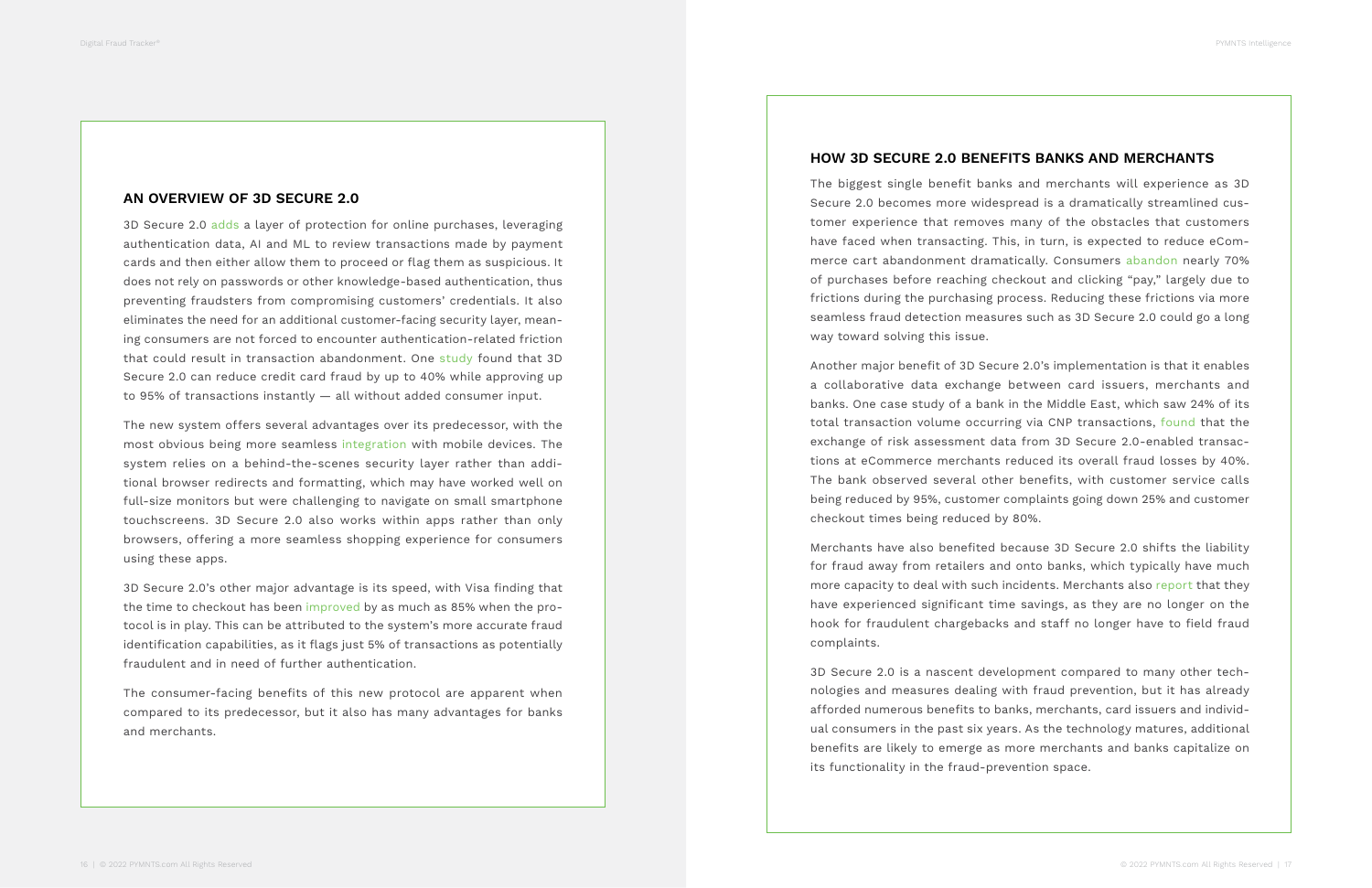## DIGITAL FRAUD TRENDS

### **TWO-THIRDS OF COMPANIES HAVE FALLEN VICTIM TO EXTERNAL FRAUD IN THE PAST 12 MONTHS**

Untold billions of dollars have been spent on fraud prevention, but cybercrime continues to wreak havoc on businesses of all sizes. A recent [survey](https://www.darkreading.com/edge-articles/fraud-is-on-the-rise-and-its-going-to-get-worse) found that 67% of companies have been victimized by external fraud within the past 12 months, with 42% of these victims reporting they experienced up to a 1% revenue loss due to these cyberattacks. Research predicts that fraud losses

between 2021 and 2025 will total \$206 billion, with bad actors deploying tactics such as phishing, social engineering and fake apps designed to scam company employees.

Thirty-eight percent of companies surveyed said they expected the risk of fraud to increase within the next year, but companies are leveraging new technologies to try to counteract this. ML, data science and shared global intelligence are just some of the techniques being deployed.



### **ENGLAND AND WALES SAW 5.1 MILLION FRAUD INCIDENTS IN THE YEAR ENDING SEPTEMBER 2021**

Fraudsters operate all around the world, with various countries seeing different impacts depending on local circumstances. England and Wales reported 5.1 million fraud instances in the year ending September 2021, according to a recent [study](https://www.ons.gov.uk/peoplepopulationandcommunity/crimeandjustice/bulletins/crimeinenglandandwales/yearendingseptember2021#fraud), with fraudsters leveraging a wide array of schemes. Advance fee fraud, consumer fraud and retail fraud were the top cybercrime categories, according to the report, with many bad actors exploiting the ongoing pandemic as an opportunity for new scams. Only 26% of these fraud incidents resulted in loss of money with no reimbursement, the study found.

This marks a 27% increase in fraud attempts compared to the same period in 2020. Different types of fraud saw different rates of increase, however, with a 42% growth in financial investment fraud and an 18% increase in advance fee payments fraud.



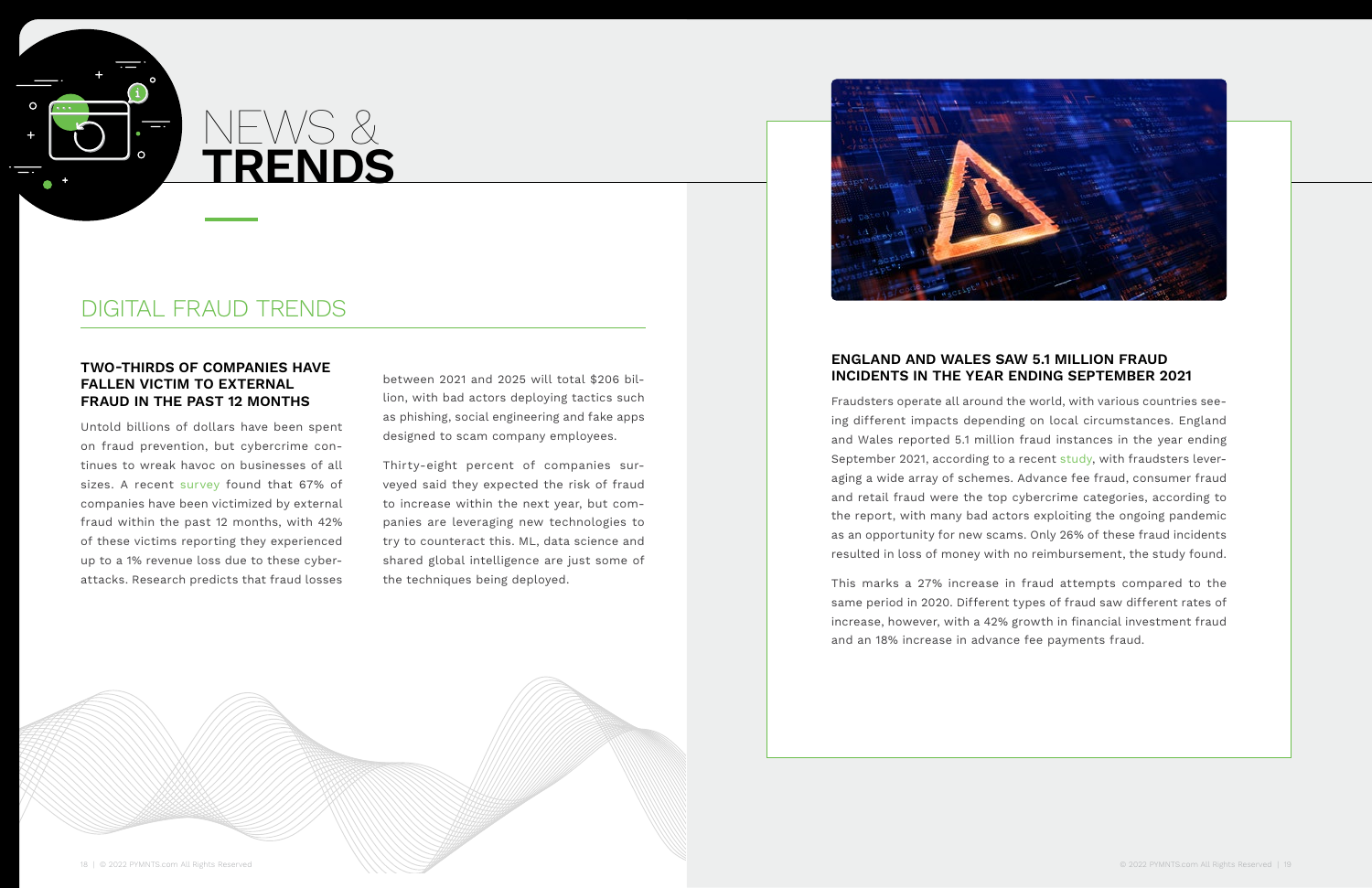#### **CITY OF LONDON POLICE REPORTS ACCOUNT TAKEOVERS THE MOST COMMON TYPE OF FRAUD IN 2021**

Digital fraud consists of a legion of different tactics, but account takeover was the most common method in 2021, according to a Freedom of Information (FOI) request [submitted](https://www.moneymarketing.co.uk/news/action-fraud-initiates-110-investigations-into-online-frauds/) to the City of London Police (CoLP) in January of this year. Identity fraud, bank card fraud and click fraud domain name scams were the runners-up, but CoLP said the common outcome was that justice and restitution are highly unlikely after the attack has already occurred. Instead, businesses and individuals should shore up their cybersecurity before the attacks take place if they wish to avoid losing funds or data to cybercriminals.

In light of troubling fraud trends, the U.K. [announced](https://www.pymnts.com/authentication/2022/new-united-kingdom-rules-may-require-additional-authentication-measures-consumers/) it would be strengthening its know your customer rules several years ago, and new rules officially go into effect this month. These may require more stringent authentication on the part of individual consumers, however, as online retailers and payment service providers will be required to verify customer identities before processing transactions. The rules will apply when a customer makes an electronic payment, accesses a payment account online or does anything that runs the risk of payment fraud.

Another report noted that there were 481,096 reports of cybercrime in London between December 2020 and December 2021. This comprises 62% of all fraud complaints CoLP received within that time frame.

## PREVENTING DIGITAL FRAUD

### **UK INSTITUTES NEW FRAUD PREVENTION RULES THAT MAY REQUIRE ADDITIONAL CUSTOMER AUTHENTICATION**

3D Secure 2.0 is expected to take center stage in this regulation rollout, potentially offering more seamless authentication experiences for card providers that already have implemented these protocols.

#### **NEW YORK STATE UNVEILS NEW CENTRALIZED CYBERSECURITY COORDINATION CENTER**

Authorities across the pond are also unveiling new efforts to curb cybercrime. New York governor Kathy Hochul recently [announced](https://www.zdnet.com/article/new-york-announces-statewide-cybersecurity-coordination-center/) the creation of the Joint Security Operations Center, which is responsible for handling cybercrime issues across the entire state. The center will be headquartered in Brooklyn and will include experts from municipal and state law enforcement agencies, local and county government officials and NYC3, a body created in 2017 that coordinates cybersecurity for New York City.

Cities across New York state have faced several digital fraud threats in recent years, including a ransomware attack on the state capital of Albany. New York City mayor Eric Adams augmented the creation of the Joint Security Operations Center with a new executive order that mandates the designation of a cybersecurity liaison for each city agency.